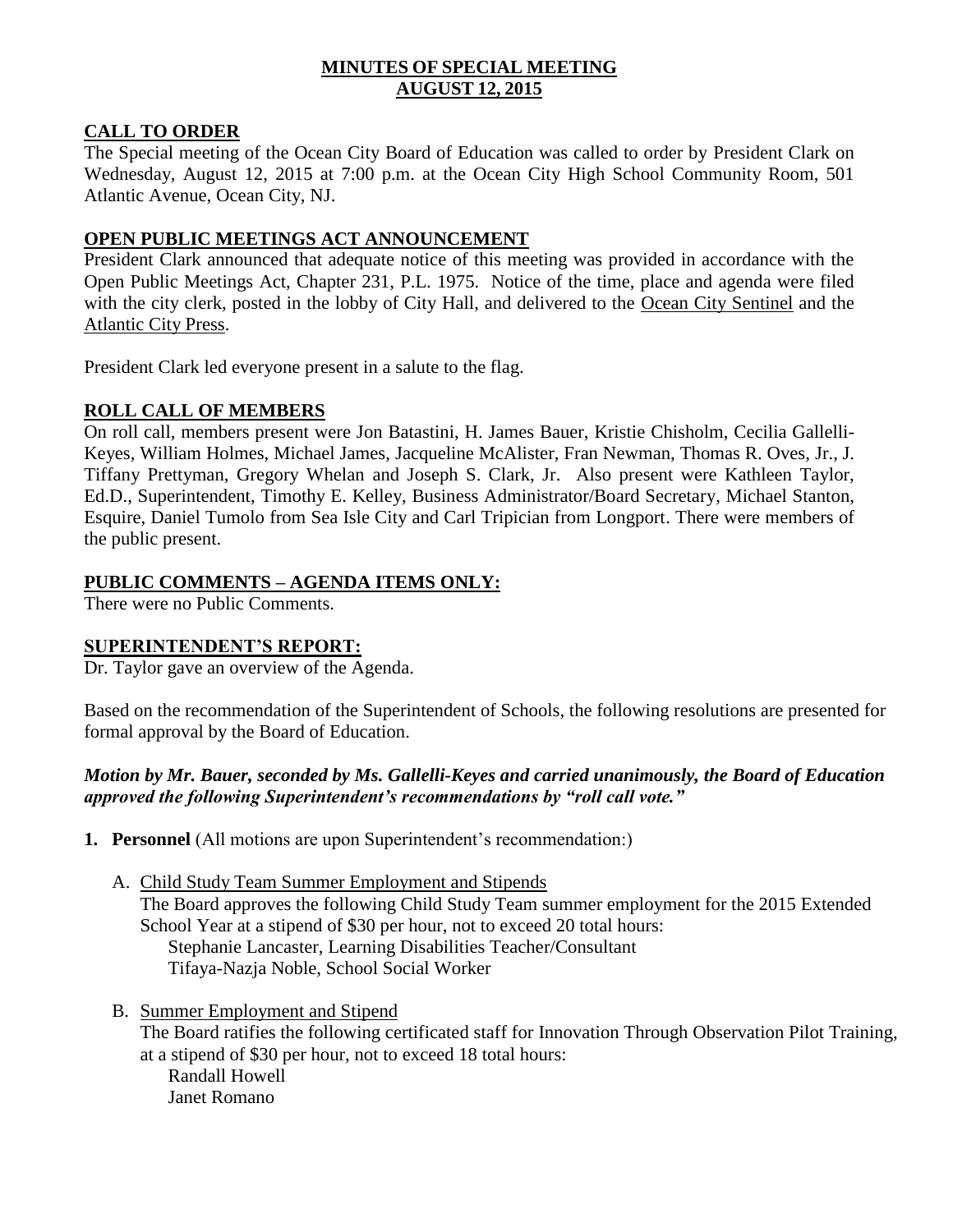- C. District Supportive Staff Resignation The Board accepts the resignation of Susan Richards, Special Education Aide, effective as of September 1, 2015.
- D. District Certificated Staff The Board approves William Boyle, Interim Curriculum Director, effective August 17, 2015 at \$350 per diem, 3-5 days per week.
- E. New Employment District Supportive Staff The Board approves William Shallcross, Custodian, effective August 17, 2015 through June 30, 2016, at step 1, \$36,741\* (pro-rated).
- F. New Employment District Supportive Staff The Board approves John Matinog, Custodian, effective August 17, 2015 through June 30, 2016, at step 1, \$36,741\* (pro-rated).
- G. New Employment High School Certificated Staff The Board approves Dr. Wendy Weber-O'Neal, High School Assistant Principal, effective August 17, 2015 through June 30, 2016, at \$100,000 (pro-rated) plus \$3,000 tax shelter.
- H. New Employment High School Certificated Staff The Board approves Andrea Kuhlberg, Guidance Counselor, effective September 1, 2015 through June 30, 2016, at MA, step 1, \$59,064.60 (includes additional \$2,812.60, 10 days' pay).
- I. New Employment High School Certificated Staff The Board approves Ian Tapp, Teacher of Physics, effective on or after September 1, 2015 through June 30, 2016, at BA, step 1, \$48,202 (pro-rated depending on start date).
- J. New Employment High School Supportive Staff The Board approves Janice Hillemann, Library Aide, effective September 1, 2015 through June 30, 2016, at \$22,913\*, step 1, 8 hours per day.
- K. New Employment High School Supportive Staff The Board approves Laurance Brook, High School Security Person, effective or after August 17, 2015 through June 30, 2016, at step 1, \$36,741\* (pro-rated), pending NJ criminal history approval.
- L. Leave of Absence High School Certificated Staff (Attachment #1.L) The Board approves employee #2505, a FMLA/NJFLA unpaid leave of absence, effective September 16, 2015 through October 28, 2015, with an expected return date of October 29, 2015.

\*pending negotiations